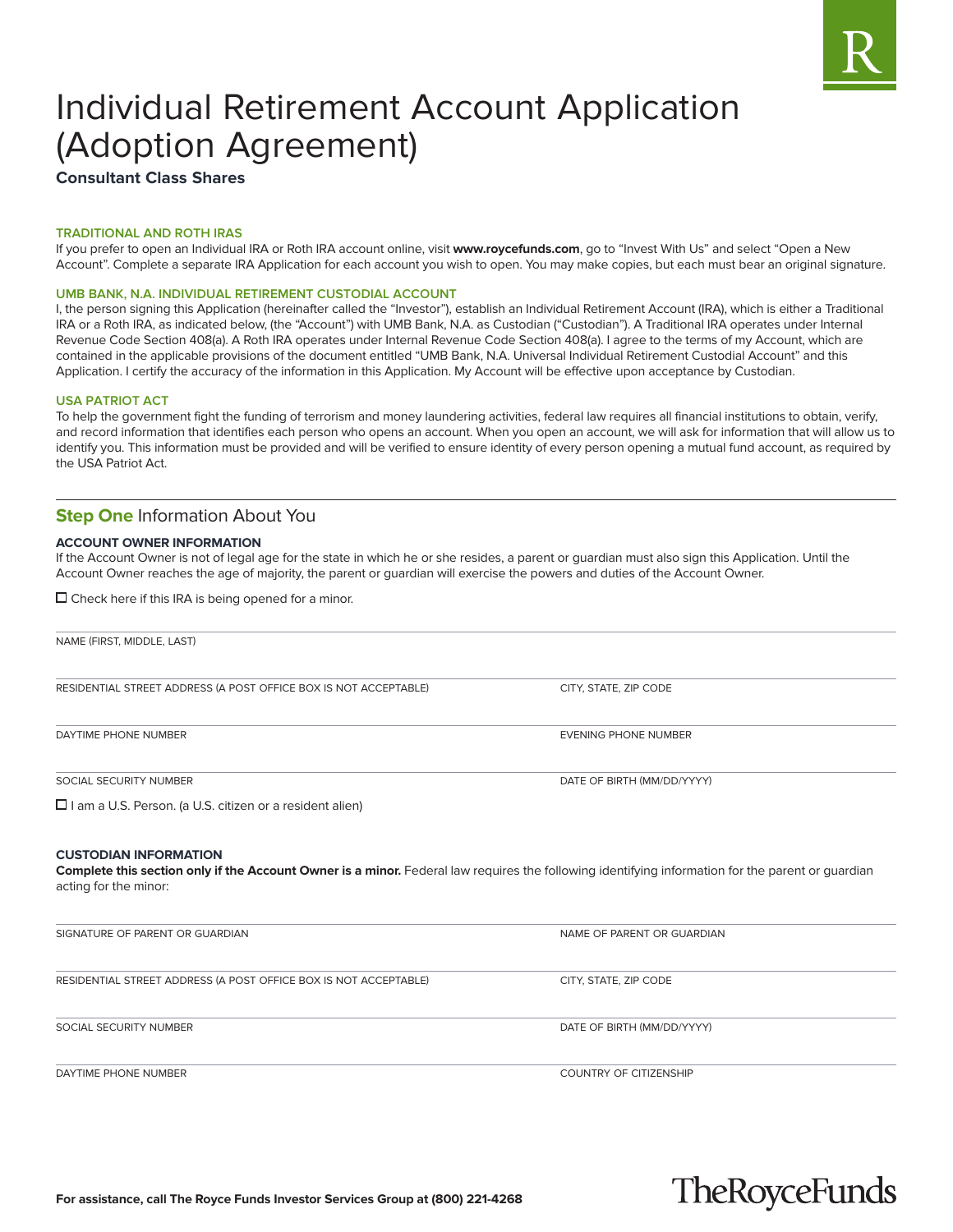#### **YOUR ADVISOR/DEALER INFORMATION**

| <b>FIRM NAME</b>     | FIRM NUMBER           |
|----------------------|-----------------------|
|                      |                       |
|                      |                       |
|                      |                       |
| <b>BRANCH NUMBER</b> | PHONE NUMBER          |
|                      |                       |
|                      |                       |
|                      |                       |
| STREET ADDRESS       | CITY, STATE, ZIP CODE |
|                      |                       |
|                      |                       |
| REPRESENTATIVE NAME  | REPRESENTATIVE NUMBER |
|                      |                       |

# **Step Two Choose Your IRA Election**

• To establish a **Traditional IRA**, check Box A and complete Part A.

- To establish a **Roth IRA**, check Box B and complete Part B.
- In both cases, complete Step Three to select your investment choices.

#### **PART A TRADITIONAL IRA** By checking this box, I designate my Account as a Traditional IRA under Code Section 408(a).

**Annual Contributions** (Note that Fund minimum initial investment amounts vary.)

Which year does this contribution apply to?

 $\Box$  Current  $\Box$  Prior Year (You can generally make a prior year contribution up to April 15 of the following year.)

Check enclosed for \$ for the year of contribution as described in the Traditional IRA Disclosure Statement.

#### **Maximum Allowable Annual Contributions**

| To determine your eligibility, refer to the Disclosure Statement and Custodial Agreement for details about contribution limits. |                           |                                             |
|---------------------------------------------------------------------------------------------------------------------------------|---------------------------|---------------------------------------------|
| YEAR                                                                                                                            | <b>CONTRIBUTION LIMIT</b> | "CATCH-UP" CONTRIBUTIONS PEOPLE OVER AGE 50 |
| 2019                                                                                                                            | \$6,000                   | \$1,000                                     |

**Choose One.** Indicate the type of Traditional IRA you are opening

#### **Transfer**

 Transfer of existing Traditional IRA directly from current Custodian or Trustee. Complete the IRA Transfer of Assets Form. If this transfer includes any nondeductible contributions to the transferring account, indicate the amount of nondeductible contributions included in this transfer \$

#### **Participant Rollover**

 Rollover of a withdrawal from another Traditional IRA or of an eligible rollover distribution from an employer qualified plan, 401(k), 403(b) arrangement or eligible 457 plan. The requirements for a valid rollover are complex. See the Traditional IRA Disclosure Statement for additional information and consult your tax advisor for help if needed. Check enclosed for \$ .

 If this rollover contribution constitutes all or part of either a withdrawal from another Traditional IRA or an eligible rollover distribution from an employer qualified plan 401(k) or 403(b) arrangement, and if it includes any after-tax or nondeductible contributions to such other Traditional IRA or employer qualified plan or 403(b) arrangement, indicate the amount of after-tax contributions included in this rollover contribution \$ .

#### **Direct Rollover**

 Direct rollover of an eligible rollover distribution from an employer qualified plan, 403(b) arrangement or eligible 457 plan. Direct rollovers are described in the Traditional IRA Disclosure Statement. If this is a direct rollover contribution from an employer qualified plan or 403(b) arrangement, and if it includes any after-tax or nondeductible contributions to such employer qualified plan or 403(b) arrangement, indicate the amount of after-tax contribution included in this direct rollover \$

# **Inherited IRA**

Please check one box below and enter the date of the previous account owner's death (MM/DD/YYYY).

 $\Box$  I am the surviving spouse. Register the IRA in my name.

 $\Box$  I am the surviving spouse. Register the IRA as a decedent (DCD) IRA.

 $\square$  I am a non-spousal beneficiary. IRA will be registered as a decedent (DCD) IRA.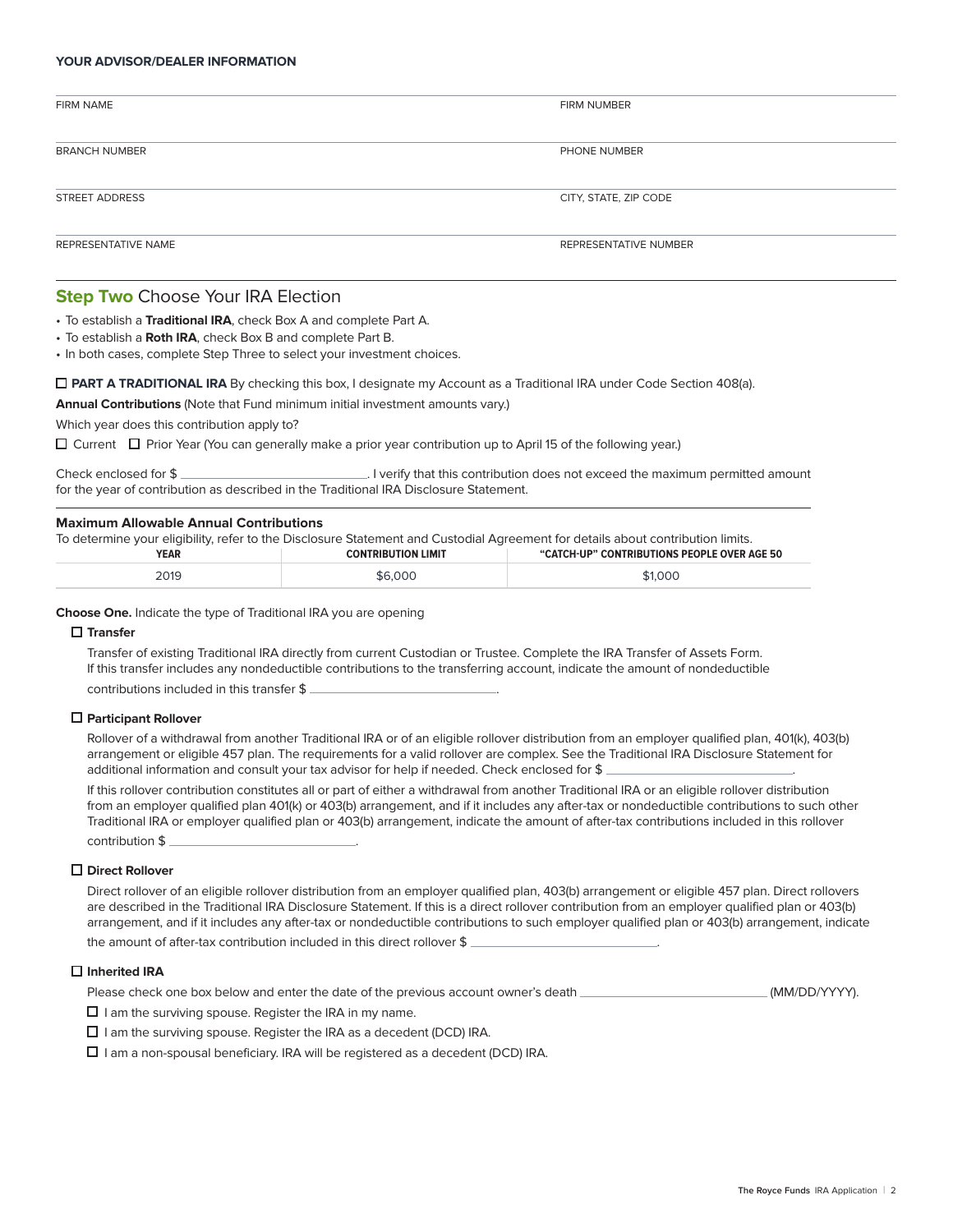## **If applicable, please select the box(s) below.**

# **Recharacterization of existing Roth IRA**

■ With a Royce Fund. Account Number

Indicate amount to be recharacterized, if less than entire account balance \$ we will recharacterize the entire account balance.)

With another custodian, complete the **IRA Transfer of Assets Form**.

#### **SEP Provision**

Check here if you intend to use this Account with a SEP Plan or grandfathered SARSEP Plan established by your employer.

#### **PART B ROTH IRA** By checking this box, I designate my Account as a Roth IRA under Code Section 408A.

 $\Box$  If you want to keep annual contribution amounts in a separate Roth IRA account from amounts converted from a Traditional IRA, check this box. A separate Application is required to open another Roth IRA. If the box is not checked, we will permit commingling of annual contribution amounts and conversion amounts in the Account.

Refer to the table on previous page, or the Disclosure Statement, to learn the current contribution limits.

**Annual Contributions** (Note that Fund minimum initial investment amounts vary.)

Which year does this contribution apply to?

 $\Box$  Current  $\Box$  Prior Year (You can generally make a prior year contribution up to April 15 of the following year.)

Check enclosed for \$ contribution as described in the Traditional IRA Disclosure Statement.

**Check One Box.** Indicate the type of Roth IRA you are opening.

**Conversion** of existing Traditional IRA with a Royce Fund to a Roth IRA with a Royce Fund.

Current Traditional IRA Account Number .

Amount Converted:  $\Box$  All  $\Box$  Part (specify how much) \$

 Tax Withholding Election for Conversion Under IRS rules, a conversion of a Traditional IRA to a Roth IRA is treated for income tax purposes as a distribution of taxable amounts in the Traditional IRA. IRS rules also require the custodian to withhold 10% of the conversion amount for federal income taxes unless no withholding has been elected. See IRS Publication 505, "Tax Withholding and Estimated Tax" for more information. State tax withholding may also apply if federal income tax is withheld. Caution Withholding income taxes from the amount converted (instead of paying applicable income taxes from another source) may adversely impact the expected financial benefits of converting from a Traditional to a Roth IRA (consult your financial advisor if you have a question). Because of this impact, by electing to convert a Traditional IRA to a Roth IRA, you are deemed to elect no withholding unless you check the box below:

 $\Box$  Withhold 10% for federal income taxes  $\Box$  I wish to withhold a greater percentage  $\Box$ 

 **Conversion** from existing Traditional IRA with another custodian or trustee to a Roth IRA with a Royce Fund. You must also complete the **IRA Transfer of Assets Form** if this transaction is a Transfer (as opposed to a Rollover.)

**Rollover or Transfer** from existing Roth IRA with another custodian or trustee to a Roth IRA with a Royce Fund. You must also complete the **IRA Transfer of Assets Form** if this transaction is a Transfer (as opposed to a Rollover.)

#### **Inherited IRA**

Please check one box below and enter the date of the previous account owner's death (MM/DD/YYYY).

 $\Box$  I am the surviving spouse. Register the IRA in my name.

 $\Box$  I am the surviving spouse. Register the IRA as a decedent (DCD) IRA.

 $\Box$  I am a non-spousal beneficiary. IRA will be registered as a decedent (DCD) IRA.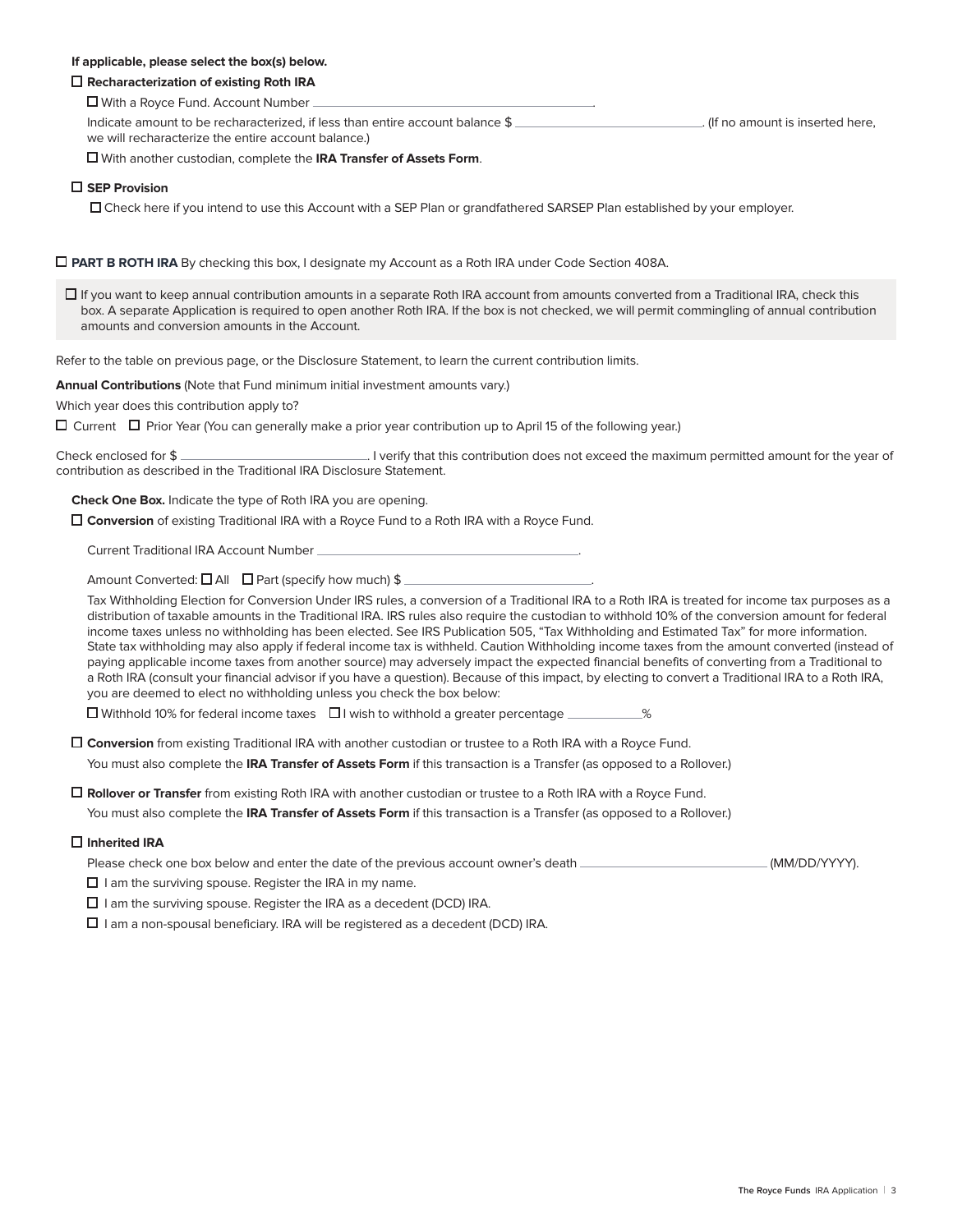# **Step Three** Choose Your Investments and Investment Services

Fund Selection I acknowledge that I have sole responsibility for my investment choices, that I have received a current Prospectus for each Fund I selected, and that I have read the respective Prospectus of the Fund(s) selected before investing.

#### **Invest Contributions to My Account as Follows:**

| <b>FUND NAME</b><br><b>CONSULTANT CLASS</b> | <b>FUND NUMBER</b> | <b>SYMBOL</b> | <b>AMOUNT INVESTED</b> |
|---------------------------------------------|--------------------|---------------|------------------------|
| Royce Dividend Value Fund                   | 226                | <b>RDVCX</b>  |                        |
| Royce International Premier Fund            | 484                | <b>RINPX</b>  |                        |
| Royce Micro-Cap Fund                        | 312                | <b>RYMCX</b>  |                        |
| Royce Opportunity Fund                      | 319                | <b>ROFCX</b>  |                        |
| Royce Pennsylvania Mutual Fund              | 302                | <b>RYPCX</b>  |                        |
| Royce Premier Fund                          | 313                | <b>RPRCX</b>  |                        |
| Royce Special Equity Fund                   | 339                | <b>RSQCX</b>  |                        |
| Royce Total Return Fund                     | 255                | <b>RYTCX</b>  |                        |
| Royce Small-Cap Value Fund                  | 781                | <b>RVFCX</b>  |                        |
| Royce Smaller-Companies Growth Fund         | 782                | <b>RVPCX</b>  |                        |
|                                             |                    |               | $\sim$ $\sim$          |

**TOTAL \$** 0.00

#### **Custodian Fee**

A separate check for a \$15 Custodian Fee, made out to "UMB Bank" is enclosed.

□ Deduct the \$15 Custodian Fee from my account.

(This fee will be waived for any investor who signs up for eDelivery of Prospectuses and Reports, as well as for investors with more than \$20,000 invested in Royce IRAs at the time the fee is charged, and for new transfer and rollover accounts in their first year.)

**Automatic Investment Plan** (Optional) Complete this section if you would like to transfer money automatically from your bank account to your Royce IRA on a set schedule.

Investment Amount \$

Investment Frequency (Choose One):

Monthly, Day of Month or Quarterly, Day of Quarter

**Enclose a voided check (for checking accounts) or a savings account deposit slip.** Check must be preprinted, contain banking information, and a common name must appear on both your bank and Royce Fund accounts.

You may alternatively use your purchase check:

 $\square$  Please use my purchase check for bank of record information.

# **Step Four** Designate Your Beneficiaries

As Investor, I hereby make the following designation of beneficiary in accordance with the UMB Bank, N.A. Traditional Individual Retirement Custodial Account or Roth Individual Retirement Custodial Account. In the event of my death, pay any interest I may have under my Account to the following Primary Beneficiary or Beneficiaries who survive me. Make payment in the proportions specified below (or in equal proportions if no different proportions are specified). If any Primary Beneficiary predeceases me, his or her share is to be divided among the Primary Beneficiaries who survive me in the relative proportions assigned to each such surviving Primary Beneficiary.

Note Any amount remaining in the Account that is not disposed of by a proper Designation of Beneficiary will be distributed to your estate (unless otherwise required by the laws of your state of residence). You may change the beneficiary(ies) named below at any time by filing a new Designation of Beneficiary with the Custodian. Any subsequent Designation filed with the Custodian will revoke all prior Designations, even if the subsequent designation does not dispose of your entire Account. Attach an additional sheet to list additional beneficiaries if necessary. Make payment in the proportions specified below (or in equal proportions if no different proportions are specified). Distributions to Beneficiaries must total 100%.

### **PRIMARY BENEFICIARY OR BENEFICIARIES**

| NAME (FIRST, MIDDLE, LAST) | <b>RELATIONSHIP</b> | DATE OF BIRTH (MM/DD/YYYY) | <b>SOCIAL SECURITY NUMBER</b> | <b>PROPORTION</b> |
|----------------------------|---------------------|----------------------------|-------------------------------|-------------------|
|                            |                     |                            |                               | %                 |
|                            |                     |                            |                               |                   |
|                            |                     |                            |                               | %                 |
|                            |                     |                            |                               | %                 |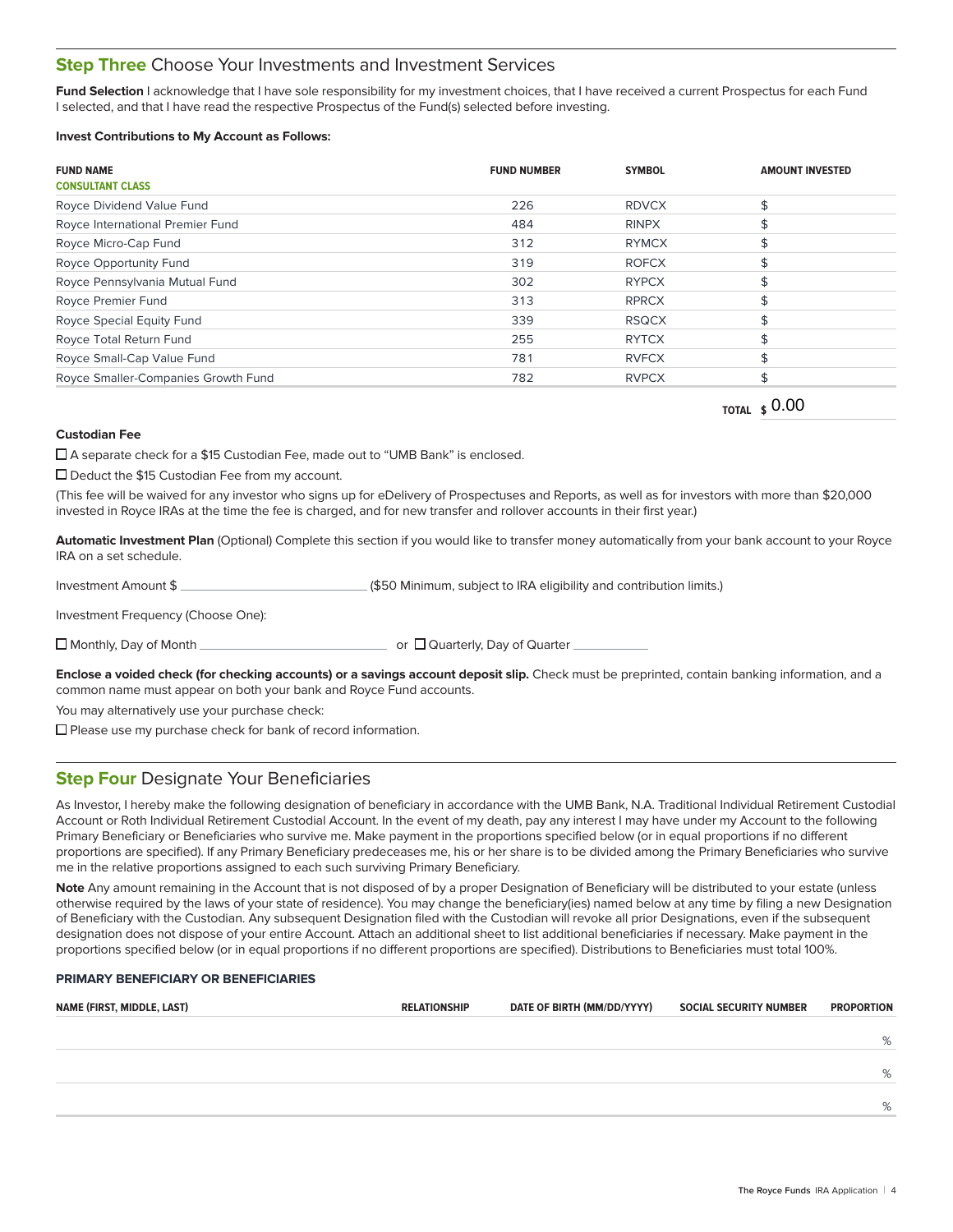#### **ALTERNATE BENEFICIARY OR BENEFICIARIES**

| NAME (FIRST, MIDDLE, LAST) | <b>RELATIONSHIP</b> | DATE OF BIRTH (MM/DD/YYYY) | <b>SOCIAL SECURITY NUMBER</b> | <b>PROPORTION</b> |
|----------------------------|---------------------|----------------------------|-------------------------------|-------------------|
|                            |                     |                            |                               |                   |
|                            |                     |                            |                               | %                 |
|                            |                     |                            |                               | %                 |
|                            |                     |                            |                               | %                 |

If none of the Primary Beneficiaries survives me, pay any interest I may have under my Account to the Alternate Beneficiary or Beneficiaries who survive me. If any Alternate Beneficiary predeceases me, his share is to be divided among the Alternate Beneficiaries who survive me in the relative proportions assigned to each such surviving Alternate Beneficiary.

This Designation of Beneficiary may have important tax or estate planning implications. If you cannot accomplish your estate planning objectives by using this Part 4 to designate your beneficiary(ies) (for example, if you wish to provide that the surviving children of a beneficiary who predeceases you should take that beneficiary's share by right of representation), you may submit another form of written beneficiary designation to the Custodian. Also, if you are married and reside in a community property or marital property state (Arizona, California, Idaho, Louisiana, Nevada, New Mexico, Texas, Washington or Wisconsin), you may need to obtain your spouse's consent if you have not designated your spouse as primary beneficiary for at least half of your Account. See your lawyer or other tax professional for additional information and advice.

#### **SPOUSAL CONSENT**

(This section should be reviewed if the Investor is married and designates a beneficiary other than the spouse. It is the Investor's responsibility to determine if this section applies. The Investor may need to consult with legal counsel. Neither the Custodian nor the Sponsor are liable for any consequences resulting from a failure of the Investor to provide proper spousal consent.)

I am the spouse of the above-named Investor. I acknowledge that I have received a full and reasonable disclosure of my spouse's property and financial obligations. Due to any possible consequences of giving up my community or marital property interest in this IRA, I have been advised to see a tax professional or legal advisor.

I hereby consent to the beneficiary designation(s) indicated above. I assume full responsibility for any adverse consequence that may result. No tax or legal advice was given to me by the Custodian or Sponsor.

| SIGNATURE OF SPOUSE             | <b>DATE</b> |
|---------------------------------|-------------|
|                                 |             |
| SIGNATURE OF WITNESS FOR SPOUSE | DATE        |

# **Step Five** Consent for eDelivery of Documents

#### **When you sign up for eDelivery of these documents, the annual \$15 IRA Maintenance Fee mentioned in Step Four will be waived!**

You can go paperless by consenting to receive statements and/or other important documents via the Internet, rather than by mail. If you consent to eDelivery, you will be sent email notifications alerting you that documents are available for viewing online. Please note that confidential account information will not be sent by email. If an email notification is returned as undeliverable, your account will be reset to receive traditional paper statements and/or documents by mail. You can change your delivery preference or unsubscribe from eDelivery at any time.

**□** Semiannual Account Statements **TRA** Transaction Confirmations

Prospectuses, Financial ReportsAnnual Tax Forms 1099 and 5498

Your current email address. Royce will use this email address to send notifications to you:

EMAIL

# **Step Six** Certificates and Signatures

#### **INFORMATION AND CERTIFICATIONS CONCERNING TAX WITHHOLDING**

If the Investor has indicated a Traditional IRA Rollover or Direct Rollover above, Investor certifies that, if the distribution is from another Traditional IRA, that Investor has not made another rollover within the one-year period immediately preceding this rollover; that such distribution was received within 60 days of making the rollover to this Account; and that no portion of the amount rolled over is a required minimum distribution under the required distribution rules or a hardship distribution from an employer qualified plan or 403(b) arrangement or eligible 457 plan.

If Investor has indicated a Conversion, Transfer or a Rollover of an existing Traditional IRA to a Roth IRA, Investor acknowledges that the amount converted will be treated as taxable income (except for any prior nondeductible contributions) for federal income tax purposes, and certifies that no portion of the amount converted, transferred or rolled over is a required minimum distribution under applicable rules. If Investor has elected to convert an existing Traditional IRA with The Royce Funds to a Roth IRA (Item 2 of Step Two above) and has elected no withholding, Investor understands that Investor may be required to pay estimated tax and that insufficient payments of estimated tax may result in penalties. If Investor has indicated a rollover from another Roth IRA (Item 4 of Step Two above), Investor certifies that the information given in Item 4 is correct and acknowledges that adverse tax consequences or penalties could result from giving incorrect information. Investor certifies that any rollover contribution to the Roth IRA was completed within 60 days after the amount was withdrawn from the other IRA.